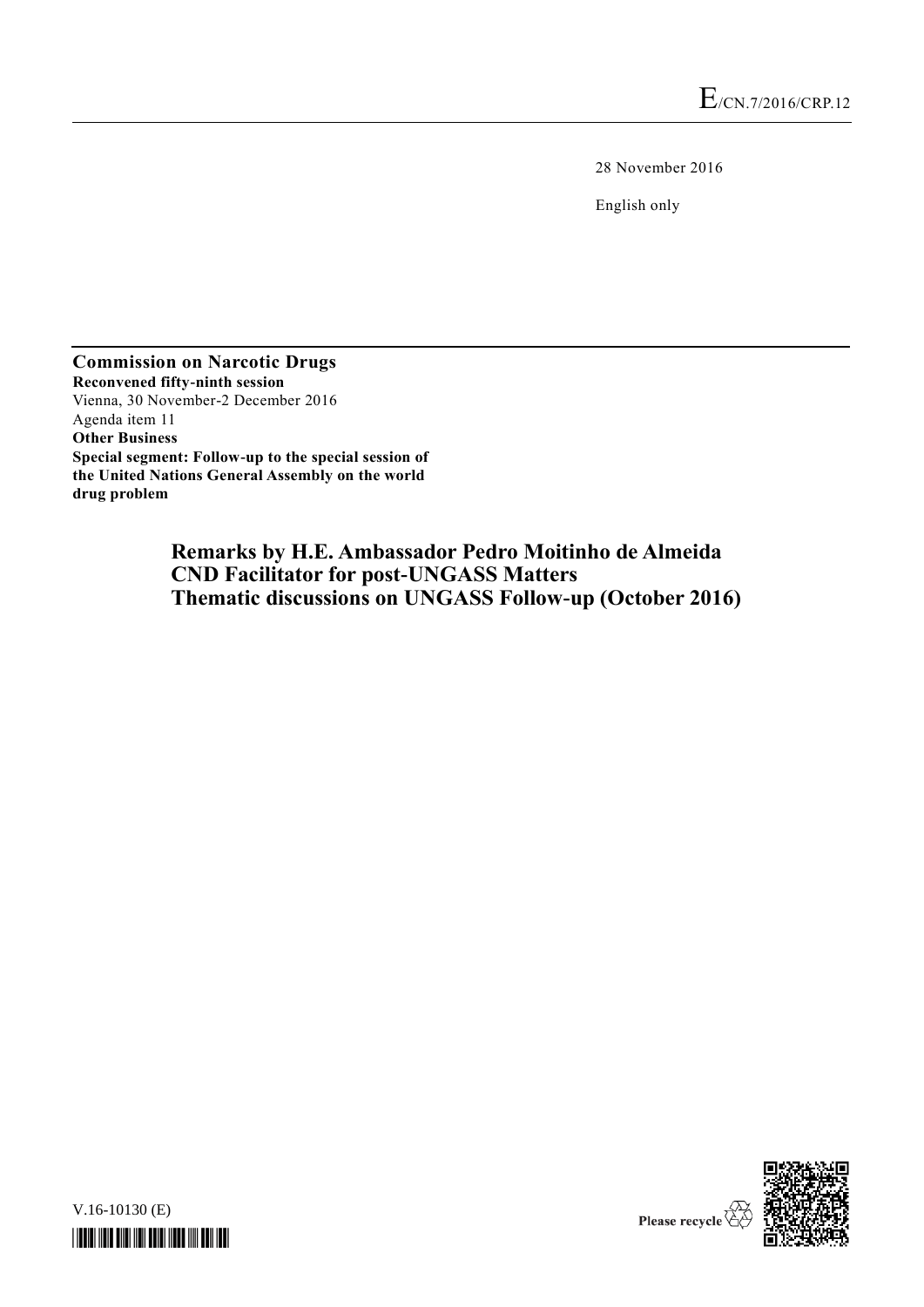## **Remarks by H.E. Ambassador Pedro Moitinho de Almeida CND Facilitator for post-UNGASS Matters Thematic discussions on UNGASS Follow-up (October 2016)**

Provided below is a more detailed version of the concluding remarks, which I delivered in my capacity as CND Facilitator for post-UNGASS matters, at the occasion of the Commission on Narcotic Drugs' thematic discussions on the implementation of the operational recommendations contained in the UNGASS outcome document, held on 10-11 and 27-28 October 2016.

## **Background**

1. On 19 April 2016 the General Assembly adopted the outcome document of its special session on the world drug problem (resolution S-30/1). In the outcome document, Member States resolved to take the necessary steps to implement the operational recommendations contained in the document, in close partnership with the United Nations and other intergovernmental organizations and civil society, and committed to share with the CND timely information on progress made in the implementation of these operational recommendations.

2. Following the adoption of the UNGASS outcome document, the CND has initiated an intensive follow-up process, based on the principles of comprehensiveness and inclusiveness, with all seven chapters of the UNGASS outcome document being dealt with equally, and ample opportunities being provided for all stakeholders to bring their expertise to the table, including UN entities and specialized agencies, international and regional organizations and civil society. A core part of that immediate follow-up process were the thematic discussions held in October 2016 on each of the seven chapters of the UNGASS outcome document, following a decision taken by the CND at its intersessional meeting on 8 September.

3. The thematic discussions, held on 10-11 and on 27-28 October 2016, provided Member States, UN entities and specialized agencies, international and regional organizations and civil society, including non-governmental organizations, with the opportunity to share experiences, lessons learnt and to inform about concrete activities on translating the UNGASS operational recommendations into action.

4. Short introductory remarks for each of the seven thematic chapters were made by UNODC, as the leading entity in the United Nations system for addressing and countering the world drug problem. Representatives from the Office of the High Commissioner for Human Rights (OHCHR), the World Health Organization (WHO) and the International Narcotics Control Board (INCB) participated in the meetings and made presentations on their respective work. Non-governmental organizations from Colombia, Mexico, Thailand, Côte D'Ivoire, United Republic of Tanzania, UK, Indonesia, Bolivia and other countries, whose participation was coordinated through the Vienna NGO Committee on Drugs, made presentations in person or addressed the Commission via video message.

5. In line with the approach taken in the preparatory process leading up to UNGASS, the CND thematic discussions were webcast, allowing all interested stakeholders to follow the deliberations.

## **Facilitator's summary of the deliberations**

6. In the *morning session of 10 October 2016,* the Commission discussed **chapter 1 focusing on "operational recommendations on demand reduction and related measures, including prevention and treatment, as well as other health-related issues".**

7. Delegations reported on specific examples that highlighted their concrete efforts to *prioritize targeted prevention through education, training, awareness raising, capacity building and the promotion of life skills and healthy social environments.* Delegations shared examples of effective and practical prevention measures and policies with a view to protecting people from drug use initiation, providing accurate information about the risks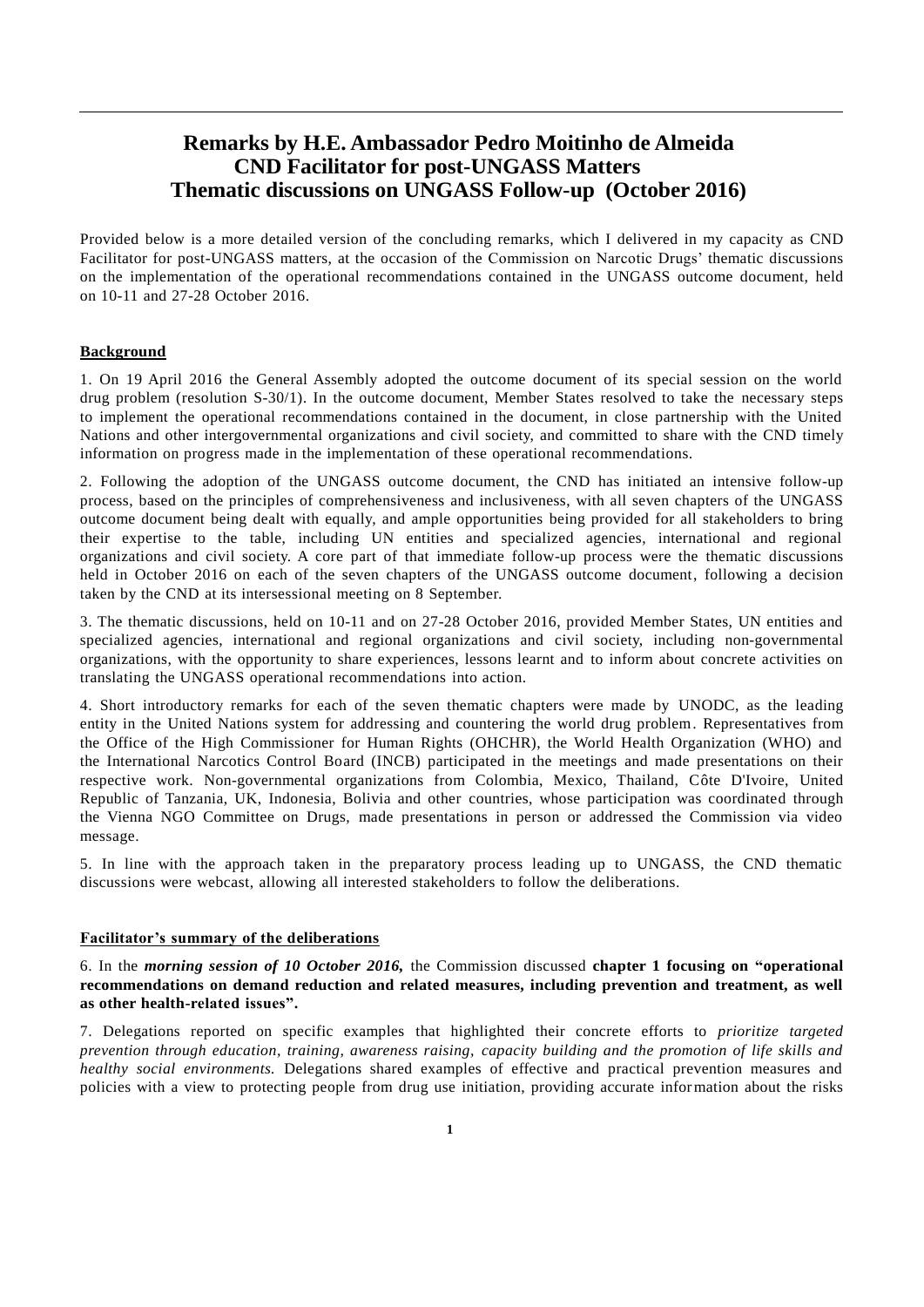of drug abuse, as well as supporting the development of life skills and opportunities. Prevention programmes often include targeted interventions and programmes for the most vulnerable members of society, including women, children and youth. A number of interventions included examples of programmes supporting parenting skills and healthy social environments. Delegations also reported that they were basing their prevention measures on demand reduction standards, including the International Standards on Drug Use Prevention published by UNODC. Education, training and capacity building initiatives tailored to different target groups, in various settings, including schools, universities, communities, military as well as at the workplace, were highlighted as effective demand reduction tools. Schools designed specifically for students in recovery from substance use disorder or dependency (Recovery-high schools, etc.), drug abuse curricula, trust-building initiatives involving law enforcement and health professionals as well as measures focusing on creativity, including art programmes, yoga, or theatre, were reported. A number of delegations informed about prevention and awareness raising initiatives using the internet to target in particular young people, with a view to facilitating access to information. Social media, dedicated websites, mobile messengers, applications providing information on potential risks of certain drugs, internet portals and online games were some of the tools that had been found to result in positive outcomes.

8. The importance of *promoting scientific-evidence based policy making through systematic collection and sharing of reliable and comparable data for efficient demand reduction initiatives* was highlighted. The collection of reliable and comparable data featured prominently in the discussions, highlighting efforts to elaborate effective scientific evidence-based programmes tailored to the needs of individuals, families and communities as part of comprehensive and balanced national drug policies. Delegations inter alia reported on the use of geo-referencing programmes, early warning mechanisms, drug observatories, as well as on conducting surveys and focus group discussions to improve systematic data collection. Collecting reliable and comparable data on drug use and epidemiology, including social, economic and other risk factors, was reported by many delegations to be complemented by gathering gender- and age-disaggregated data for the purpose of targeted policy decisions.

9. The need to focus on *treating a complex health disorder through a multidisciplinary approach based on cooperation and involvement* was addressed by a number of delegations. The provision of treatment through the national public health system as well as efforts to ensure non-discriminatory access to all treatment interventions were underlined, with a number of delegations sharing information on targeted services and increased access opportunities for populations at risk. Progress in the provision of treatment services through close cooperation with the private sector and civil society was reported by a number of delegations. Delegations referred to the International Standards for the Treatment of Drug Use Disorders, prepared by UNODC and WHO to support Member States in the development and expansion of treatment services. Some delegations also reported on national measures designed to *encourage the participation of individuals with drug use disorders in treatment programmes* of an exclusive or primarily voluntary nature.

10. The importance of *fighting stigmatization and social-exclusion as well as minimizing the adverse consequences of drug abuse* was identified by many delegations as one of their priorities. It was underlined that measures aimed at minimizing the adverse consequences of drug abuse, referred to by a number of delegations as harm reduction, needed to be part of a structured comprehensive package of measures from prevention, early intervention, to treatment, social reintegration, rehabilitation and recovery measures. Some delegations reported that measures including opioid substitution treatment, needle exchange programmes, safe injection sites, distribution of foil as well as antiretroviral therapy had proven to be an effective element of a range of measures to prevent the transmission of HIV, viral hepatitis and other blood-borne diseases associated with drug use and delegations refered to the technical guide for countries to set targets for universal access to HIV prevention, treatment and care for injecting drug users, issued by the World Health Organization, the United Nations Office on Drugs and Crime and the Joint United Nations Programme on HIV/AIDS. The need to promote risk and harm reduction measures directed also to stimulants users was also mentioned. On the challenge of drug overdoses, in particular opioid overdoses, delegations shared information on national prevention and treatment efforts to reduce drug-related mortality, including through the use of opioid receptor antagonists such as naloxone. The important cooperation between UNODC and UNAIDS was highlighted, also in view of the commitment to ending, by 2030, the epidemics of AIDS and tuberculosis.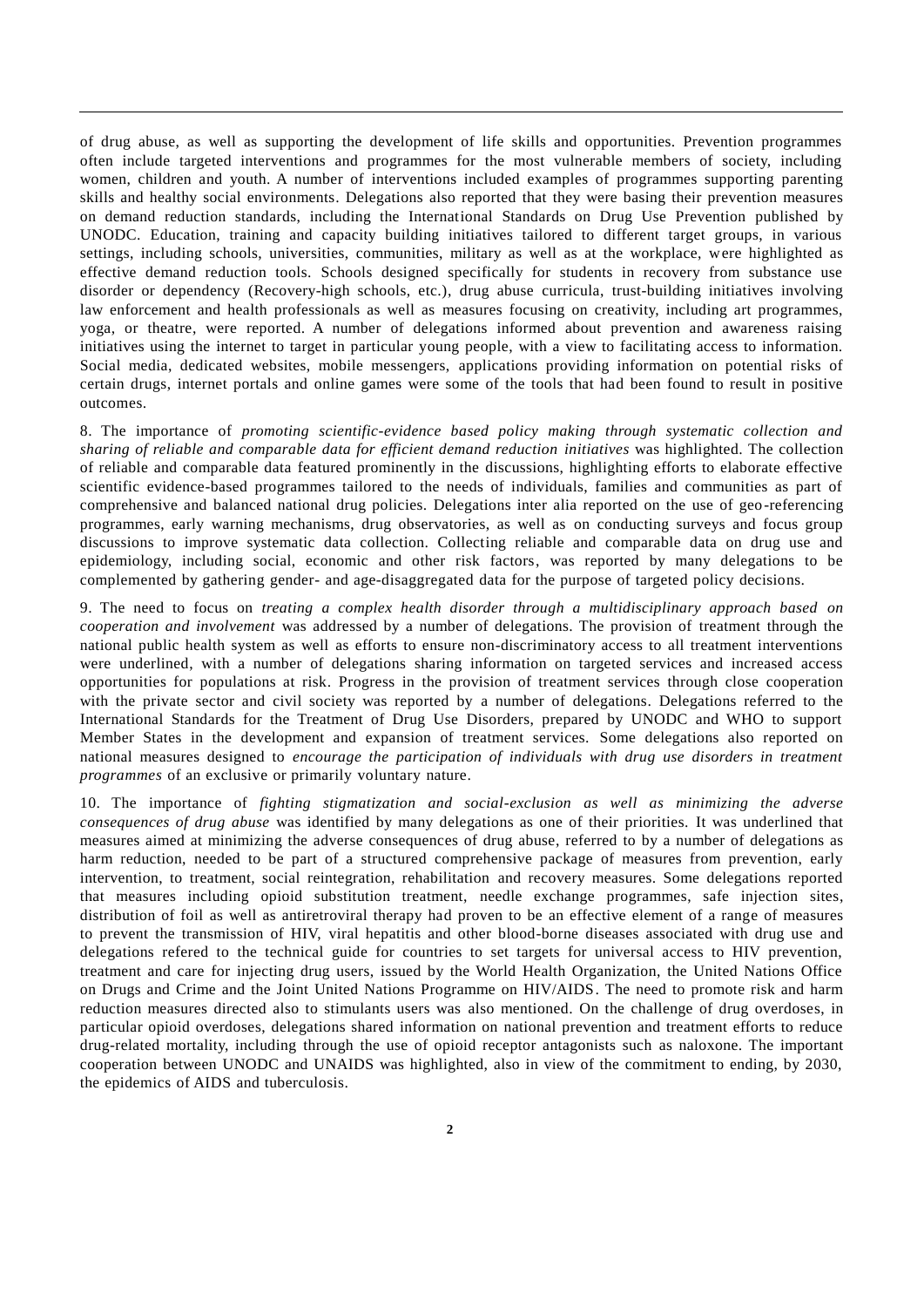11. In the *afternoon session of 10 October 2016,* the thematic discussions continued with the operational recommendations in **chapter 2,** "**ensuring the availability of and access to controlled substances exclusively for medical and scientific purposes, while preventing their diversion".** With the availability of internationally controlled drugs for medical and scientific purposes, including for the relief of pain and suffering, remaining low to non-existent in many countries of the world, delegations shared information on the steps taken to enhance national approaches and international cooperation and to *address different kinds of existing barriers to the availability and accessibility of controlled substances for medical and scientific purposes*.

12. Delegations shared information on measures adopted to *ensure that domestic legislation, regulatory and administrative mechanisms as well as procedures to support the availability and access to controlled substances for medical and scientific purposes, including for the relief of pain and suffering*, *while preventing their diversion, abuse and trafficking.* Measures presented covered inter alia the use of electronic prescription systems; increasing the validity of prescriptions; expanding the number of trained health professionals authorized to prescribe controlled substances as well as simplifying the storage and transport requirements.

13. The importance of *providing capacity building and targeted trainings for health professionals and competent national authorities* was emphasized, covering inter alia the adequate access to and use of controlled substances, including for the relief of pain and suffering. In this regard, many delegations highlighted positive experiences of closely collaborating with civil society to engage at the local level in addressing any social or cultural barriers that might exist to the availability of controlled substances for medical and scientific purposes, as well as of cooperation with the pharmaceutical industries. In this regard, reference was also made to the cooperation between UNODC, WHO and the Union for International Cancer Control (UICC).

14. With the a view to *enhancing the assessment and reporting capacity as well as ensuring efficient supply management systems,* many delegations highlighted the leading roles of UNODC, INCB and WHO and shared information on specific joint programmes, including pilot programmes, addressing the availability of and access to controlled substances for medical and scientific purposes. With a view to strengthening the functioning of national control systems and assessment mechanisms, efforts were shared, including the organization of targeted trainings for competent national authorities on estimating and assessing the need for controlled substances. The participation in the INCB Learning Programme was encouraged by many delegations in this regard. In addition, delegations reported on using early warning and monitoring systems to counter-act increased reliance on just-intime delivery and production shortages of essential medicines, also in reference to the Model Lists of Essential Medicines of the World Health Organization.

15. **Operational recommendations on supply reduction and related measures; effective law enforcement; responses to drug-related crime; and countering money-laundering and promoting judicial cooperation,** contained in **chapter 3** of the outcome document, were discussed in the *morning session of the Commission's intersessional meeting on 11 October 2016*.

16. Many delegations provided examples of steps taken to strengthen the prevention of drug-related crime as well as of how cooperation and joint efforts to counter the illicit traffic in narcotic drugs and psychotropic substances had yielded in positive results. Examples of coordinated operations included border control; greater involvement of communities; capacity building; the use of portals and networks for sharing of information and intelligence as well as national, regional and international responses to addressing links between drug trafficking, corruption, money laundering, and other forms of organized crime.

17. During the discussion the importance of *promoting comprehensive supply reduction efforts that include preventive measures addressing, inter alia, the criminal justice and socioeconomic -related factors that may facilitate, drive, enable and perpetuate organized as well as drug-related crime* was underlined.

18. Delegations reported on the introduction of action plans to tackle drug-related financial flows as well as measures adopted to *strengthen judicial co-operation in targeting cross-border drug trafficking, money laundering, and in the confiscation of the proceeds of drug-related organized crime.* Delegations shared information on the restructuring of national anti-drug strategies with a view to increasing the efficiency in national administrations and reported inter alia on the creation of new offices, directorates, commissions or task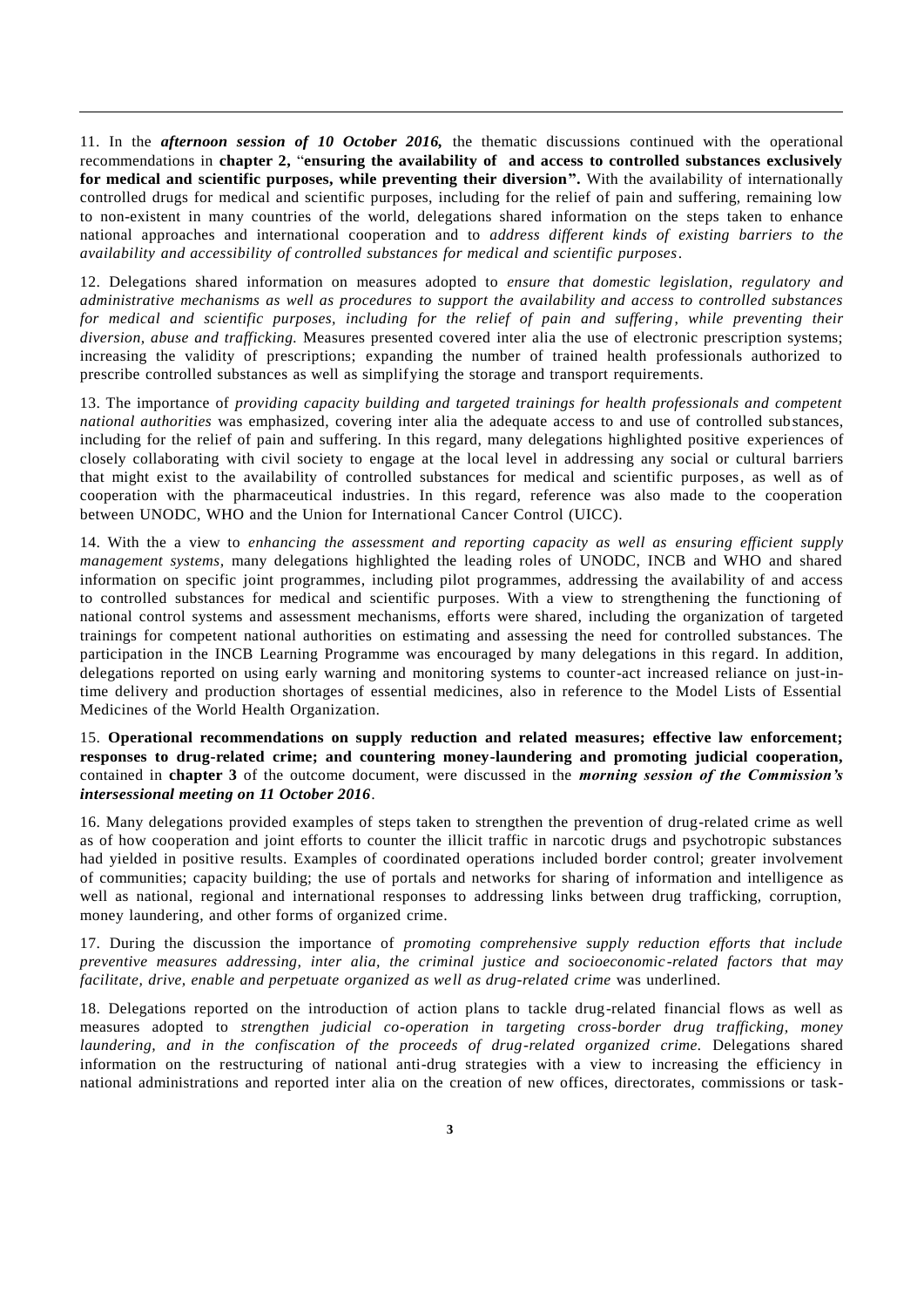forces to *tackle drug cultivation and trafficking as well as addressing links with other forms of organized crime, including money-laundering, corruption and other criminal activities*.

19. *The importance of data collection and sharing* as well as of translating analytical findings into political priorities and operational action plans was highlighted, with some countries focusing efforts on establishing centralized intelligence systems. *Monitoring existing trafficking routes and identifying new routes as well as utilizing relevant regional and international networks* for the exchange of operational information was also encouraged. Delegations outlined efforts to *enhance the exchange of information and intelligence among law enforcement and border control agencies as well as strengthen their capacities* and reported on successful joint investigations and coordinated operations to intercept drug trafficking including through the support of UNODC programmes, such as CRIMJUST, Airport Communication Programme (AIRCOP) and the Container Control Programme (CCP). In particular, given the increased reliance on electronic evidence, capacity building, training and judicial international cooperation were underlined to be of utmost importance.

20. Some delegations explained that a high percentage of organized crime groups in their countries were involved in drug-related crime, thereby weakening the rule of law and fuelling conflict. In this regard, the need to *maximize the effectiveness of law enforcement measures, in particular focusing on individuals and organizations responsible of illicit activities of a large scale* was highlighted by some delegations.

21. The thematic discussions in the *afternoon session of 11 October* focused on **chapter 4** on **"cross-cutting issues, human rights, youth, children, women and communities"** and the commitment to respect, protect and promote human rights, fundamental freedoms and the inherent dignity of all individuals and the rule of law in the development and implementation of drug policies.

22. Many delegations reported on steps taken to implement recommendations on *proportionate and effective policies and responses for drug-related offences, including alternatives to incarceration,* by focusing on treatment, education, aftercare, rehabilitation and social reintegration as well as the implementation of age and gender appropriate interventions targeted to the specific needs of vulnerable members of society, in particular women and children. Alternatives to conviction or punishment for drug-related offences in appropriate cases of a minor nature reported by delegations ranged inter alia from referral to treatment, administrative measures, suspension of proceedings conditional on pursuing treatment, substitution of imprisonment for non-custodial measures, suspension of sentences, and referral to so called drug treatment courts, which were operating in some countries, and which were currently under evaluation in others. Approaches designed to deter illicit drug use and promote policies addressing public health concerns were shared by some delegations. Some delegations underscored the importance of proportionality in sentencing, including the need to consider mitigating and aggravating factors. Some shared the view that an over-reliance on criminal justice measures was counterproductive. The need to distinguish between traffickers and users was also highlighted. Delegations referred to the importance of relevant United Nations standards and norms in crime prevention and criminal justice and reported on their use of national guidelines as well as of the UNODC criminal justice handbook series. Different views were expressed on the application of the death penalty for drug-related crimes.

23. Delegations shared information on specific steps taken to *mainstream a gender perspective in all stages of the development, implementation, monitoring and evaluation of drug policies and programmes,* supported inter alia by measures to *enhance the knowledge of policymakers and the capacity of national authorities*, including education professionals and law enforcement personnel. It was reported by some delegations that the population of women imprisoned for drug-related offences was on the rise in their region, with women offenders predominantly imprisoned for minor drug-related offences. Micro-trafficking was also reported to be a growing challenge in some countries, and in this regard, some delegations underlined the importance of *identifying and addressing the risk factors that continue to make women and adolescents of any gender vulnerable to exploitation and involvement in drug-related crime*. Delegations encouraged UNODC to continue promoting the implementation of the *United Nations Rules for the Treatment of Women Prisoners and Non-Custodial Measures for Women Offenders (the Bangkok Rules)*, addressing the specific needs and possible multiple vulnerabilities of women drug offenders when imprisoned. Reference was further made to the working group on mainstreaming gender perspectives in drug related policies and programmes, a post-UNGASS working group dedicated to the cross-cutting issues identified in the UNGASS outcome document, held during this year's meeting of National Drug Law Enforcement Agencies (HONLEA) in Latin America and the Caribbean. Information on the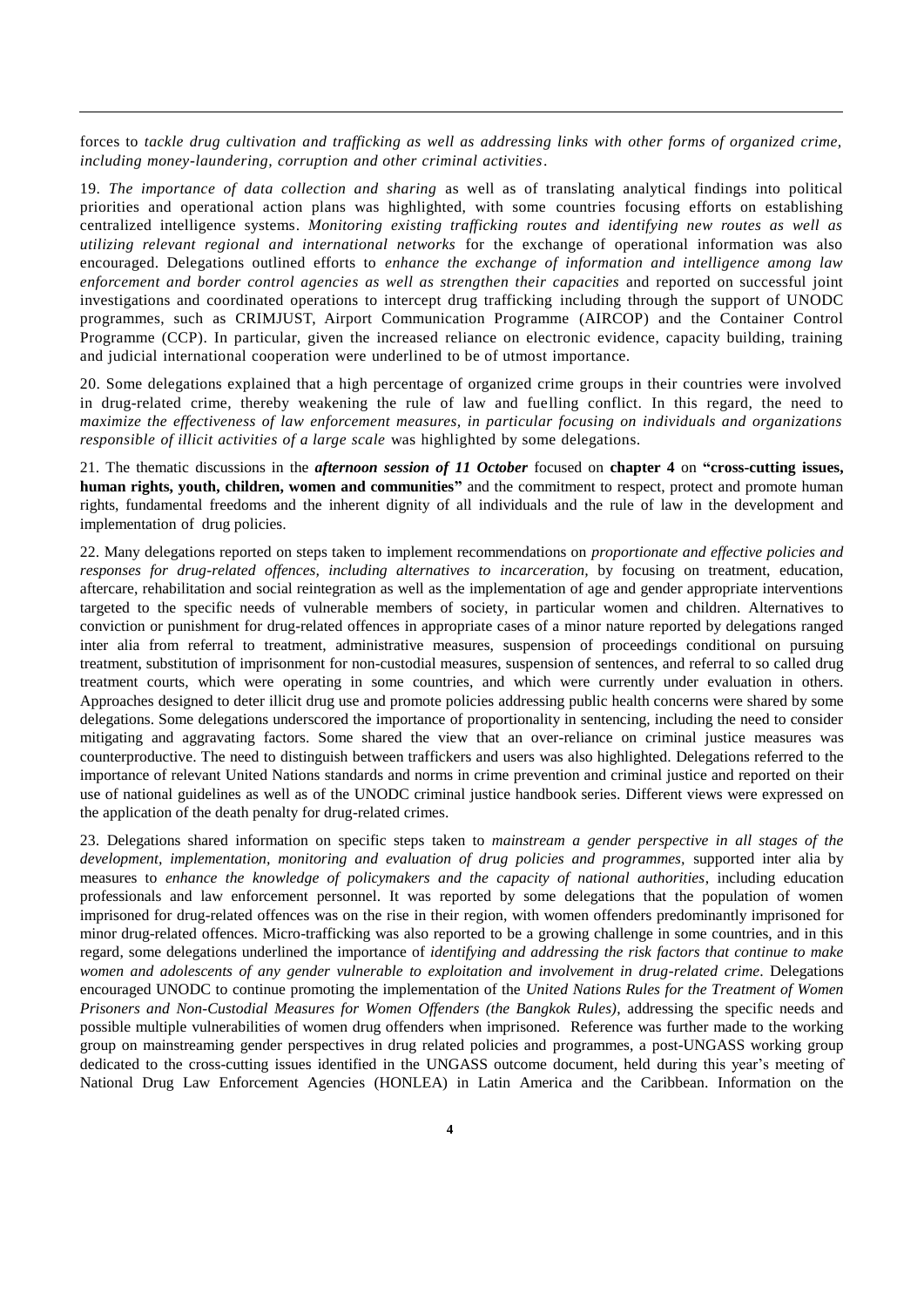*implementation of age-appropriate practical measures, tailored to the specific needs of children and youth* in the legislative, administrative, social, economic, cultural and educational sectors was shared during the discussions.

24. Delegations highlighted the need to *ensure non-discriminatory access to health, care and social services in prevention, primary care and treatment programmes* as well as the important role played by families and civil society in general. On the *supervision of drug treatment and rehabilitation facilities,* some delegations informed about the involvement of public health authorities in their countries in ensuring adequate quality of drug treatment and rehabilitation services.

25. On *Thursday, 28 October 2016,* the Commission held thematic discussions **on chapter 5** of the outcome document, **entitled: Operational recommendations on cross-cutting issues in addressing and countering the world drug problem: Evolving reality, trends and existing circumstances, emerging and persistent challenges and threats, including new psychoactive substances, in conformity with the three international drug control conventions and other relevant international instruments.**

26. Delegations shared information on measures taken to implement the operational recommendations covering new psychoactive substances, amphetamine-type stimulants, including methamphetamine, the diversion of precursors and preprecursors and the non-medical use and misuse of pharmaceuticals containing narcotic drugs and psychotropic substances; the use of the internet in relation to drug-related activities; as well as evolving reality, trends and existing circumstances, emerging and persistent challenges and threats.

27. Delegations underscored the importance of *enhancing data collection, information-sharing and early warning networks, developing appropriate national legislative, prevention and treatment models and supporting scientific evidence-based review and scheduling of the most prevalent, persistent and harmful substances*. In this regard, delegations inter alia expressed support for the use of the Early Warning Advisory on new psychoactive substances and the Global Synthetics Monitoring: Analyses, Reporting and Trends (SMART) programme of UNODC, and INCB tools such as Project Prism, the Precursors Incident Communication System (PICS) and Pre-Export Notification Online (PEN Online) with a view to strengthening the use of national, regional and international established reporting and information exchange systems, supporting existing research, collection and scientific analysis of data related to amphetamine-type stimulants, as well as strengthening national, regional and international monitoring of chemicals used in the illicit manufacture of drugs and new psychoactive substances. Some delegations shared initiatives building upon strong public private partnerships, with close cooperation and information exchange with the chemical and pharmaceutical industry, in particular concerning substances that constitute a potential risk to public health. Measures shared included, for example, the development of code of conducts for the use of pre-cursors.

28. Delegations underlined the importance of *enhancing the capacity of law enforcement agencies as well as the capacity and effectiveness of national laboratories to detect and identify new psychoactive substances and amphetamine-type stimulants, including methamphetamine,* with a focus on promoting cross-border cooperation and information-sharing to prevent their abuse and diversion. The usefulness of the regional training workshops by the UNODC Global SMART programme were highlighted in this regard.

29. With reference to current work undertaken to *strengthen domestic national legislative, regulatory, administrative and operational responses in particular addressing the challenge of new psychoactive substances,* efforts undertaken by countries included inter alia the introduction of blanket bans or generic approaches for chemically defined substance groups and classes. Experiences were shared on approaches to develop capacity to detect, identify, assess the risks associated and respond rapidly and effectively to the emergence of NPS and the need for efficient scheduling processes, including the use of interim steps such as provisional measures of control. Delegations furthermore shared information on efforts to set up national NPS intelligence systems, focusing on comprehensive reporting and monitoring mechanisms to ensure that all relevant data was coherently collected and can be accessed by relevant partners. Delegations further reported on the organization of national inter-sectorial dialogues, workshops and seminars with different stakeholders, with a view to covering all aspects when designing new responses to the NPS challenge.

30. Some delegations shared efforts to counter the growing challenge of *non-medical use and misuse of pharmaceuticals*, *in particular in relation to opioid overdoses*. National responses included inter alia targeted interventions, increased awareness raising initiatives on addiction and overdose risks, the supporting of better prescribing practices or the active involvement of pharmaceutical companies in risk management.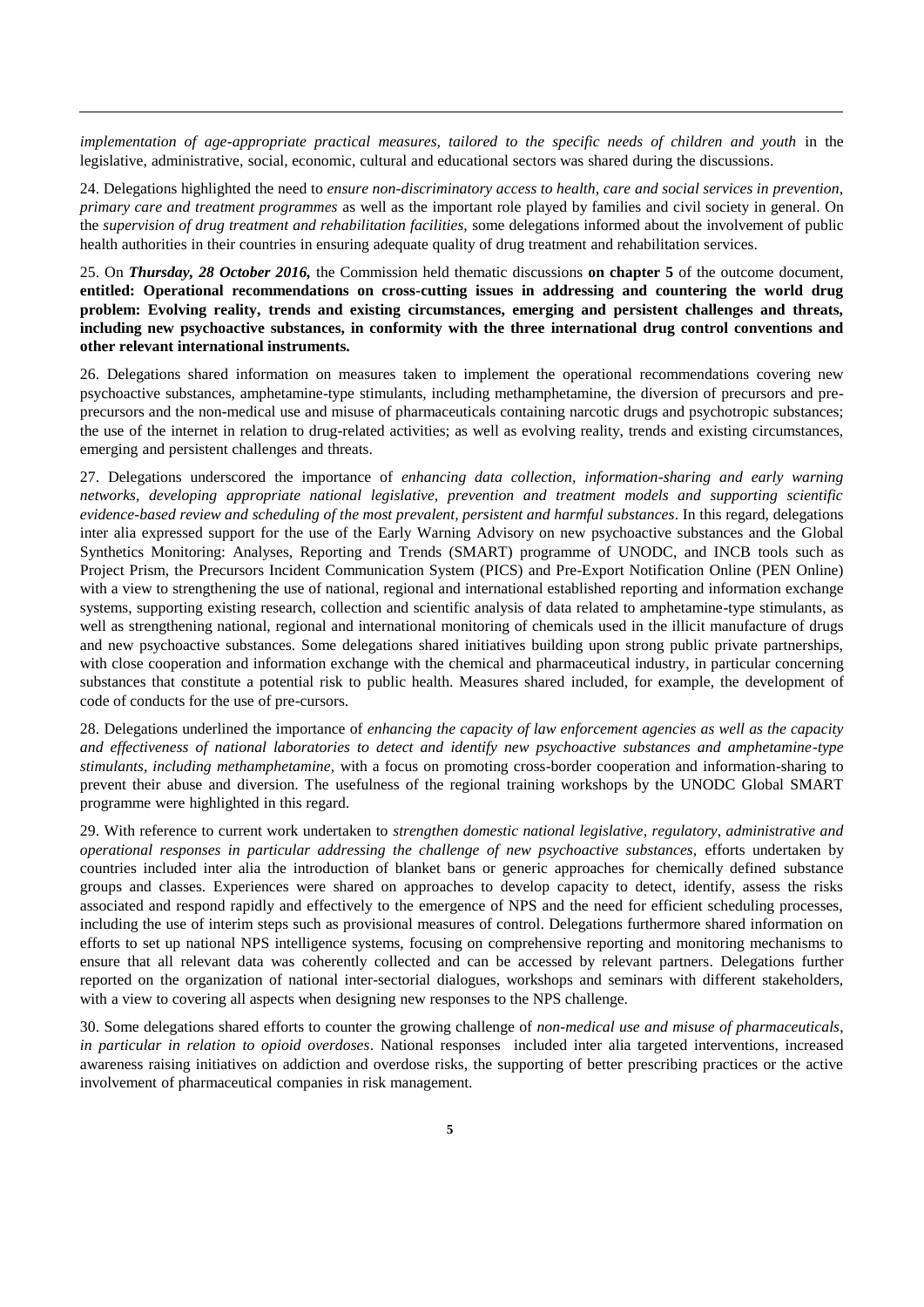31. On the use of the internet in relation to drug-related activities, delegations informed about national responses, including the setting up of dedicated units. Some outlined examples where organized crime groups targeted in particular young people through advertising and offering of controlled substances for sale online. The need for *technical assistance, technology transfer, capacity building to enhance the skills and capacity of national law enforcement authorities to preserve and analyze electronic evidence related to illicit activities, including drug trafficking and money-laundering, and to monitor sales of illicit drugs using the internet,* was highlighted*.* It was broadly recognized, that the internet had, at the same time, also proven to be a useful tool for prevention purposes.

32. Some delegations underlined the importance of building consensus towards policies that *take into account national priorities and needs through, among others, the promotion of an informed debate based on evidence*. It was further underlined that the UNGASS had led to a better understanding of the socio-economic consequences of the world drug problem. The view was expressed that the results achieved and the evolving reality of the drugs phenomenon were to lead to a reflection on the policies designed to address it. Some delegations referred to the need of expanding the set of indicators and tools to monitor and evaluate all dimensions of drugs policies.

33. In the *afternoon session of 27 October,* the Commission focused its deliberations on the operational recommendations of **chapter 6, containing operational recommendations on strengthening international cooperation based on the principle of common and shared responsibility***.* It was reaffirmed that no State could act alone, and that the world drug problem needed to be addressed in a multilateral setting, through effective and increased international cooperation. Many delegations illustrated concrete national and regional efforts to strengthen multifaceted cooperation with different counterparts and stressed that the UNGASS 2016 outcome document should be an impulse to further strengthen international cooperation.

34. Some delegations stressed the importance of *linking the cooperative efforts of the Commission on Narcotic Drugs to address the world drug problem with the Sustainable Development Agenda,* including Goal 3 on ensuring healthy lives and promote well-being for all at all ages, Goal 5 on achieving gender equality and empower all women and girls as well as Goal 16 on promoting peace, justice and inclusive societies, and referred to the *contribution by the Commission(s) to the global follow-up and its support to the thematic review of the progress on Sustainable Development Goals*.

35. The importance of having the *CND and UNODC, in their lead role, closely cooperating and collaborating with all relevant United Nations entities, other international organizations and civil society* was emphasized and proposals were made for the Commission and UNODC to act as a clearing house or coordinating body for drug policy and programmes undertaken in the United Nations system.

36. In addition, delegations highlighted the need to continue, including through the CND subsidiary bodies, the regular exchange of information, good practices and lessons learned at all levels to effectively implement a balanced approach to addressing the world drug problem.

37. Delegations highlighted the need for the provision of *specialized, targeted, effective and sustainable technical assistance,* including, where appropriate, adequate financial assistance, training, capacity building, equipment and technological know-how, including in cooperation with UNODC and WHO. Some delegations reported on their national initiatives providing targeted technical and financial assistance to partners in their region.

38. In the *morning session of 28 October 2016,* participants shared experiences on **chapter 7** of the UNGASS outcome document **"operational recommendations on alternative development; regional, interregional and international cooperation on development-oriented balanced drug control policy; addressing socioeconomic issues".** 

39. Delegations highlighted efforts undertaken to *promote sustainable crop control strategies that support the empowerment, ownership and responsibility of affected local communities while taking into account their vulnerabilities and special needs.* Efforts reported included increasing farmers' access to financial services, facilitating access to local and international markets and upgrading community infrastructure, promoting gender equity and the empowerment of youth, supporting the development of local citizens' organizations to interact with local and municipal authorities as well as building transparency and accountability. Law enforcement was highlighted by a number of speakers as a key component of a comprehensive and balanced package of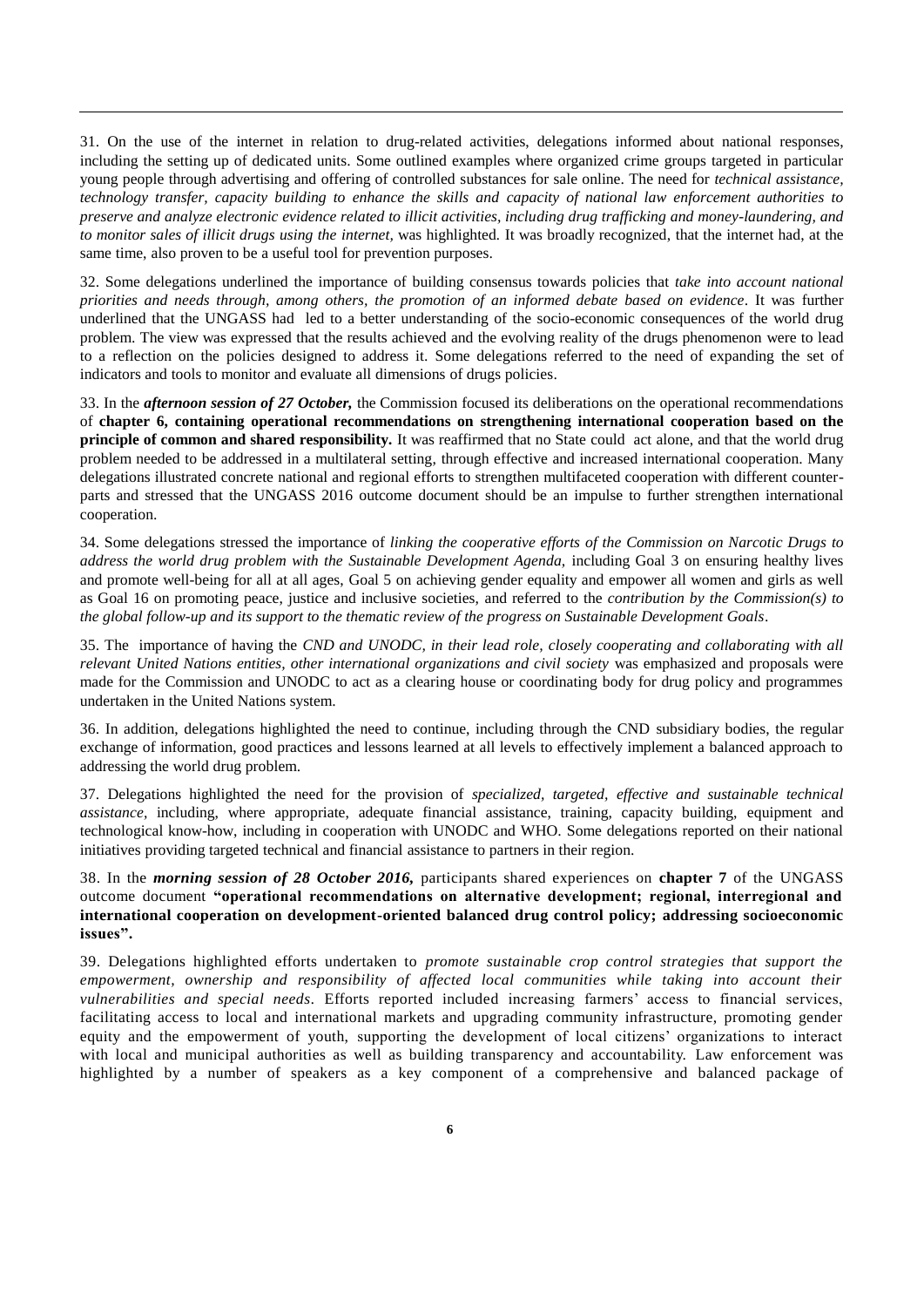interventions to strengthen sustainable crop control strategies that may include, inter alia, alternative development, eradication as well as law enforcement measures.

40. Delegations expressed support for the inclusion of alternative development strategies in national drug control policies, focused on a broader development perspective, taking into account demographic, cultural, social and geographic considerations. Promoting a *holistic approach to alternative development to alleviate poverty and strengthen the rule of law, accountable, effective and inclusive institutions and public service,* was underlined by a number of delegations.Delegations underscored the importance of taking into account the United Nations Guiding Principles on Alternative Development, when designing sustainable crop control strategies.

41. *Advancing sustainable alternative development initiatives in rural and urban areas, and promoting viable economic alternatives for communities affected by illicit drug-related activities* were highlighted as key priorities by a number of delegations. Delegations reported on national and regional strategies to identify and address the root causes of illicit cultivation and drivers for instability as well as foster development at the community level. Delegations also referred to encouraging economic development through investments in and partnerships and innovative cooperation initiatives inter alia with local, national, and international businesses to ensure licit economic development by strengthening for example small-scale producer associations. In this regard, the importance of ensuring *long-term and flexible funding for the implementation of comprehensive and balanced alternative development programmes* and viable economic alternatives was highlighted.

42. Some delegations highlighted the need to *extend the concept of alternative development to urban areas* for those affected by the cultivation of illicit crops and drug trafficking. Such programmes included alternative development programmes targeting particular populations in urban settings, not directly involved in the cultivation but affected by the illicit cultivation and trafficking of drugs, who often faced a lack of alternative economic opportunities. Delegations shared information on specific projects such as comprehensive training programmes, including vocational training, that had yielded positive results.

43. Ensuring *access to markets for products stemming from alternative development* was accentuated by a number of delegations and information on initiatives including certification schemes for alternative development products or trade agreements with producing countries to boost exports was shared. In addition, the need to a*ddress the consequences of illicit crop cultivation on the environment* was underlined.

## **Facilitator's Proposals on the Way Forward**

**\_\_\_\_\_\_\_\_\_\_\_\_\_\_\_\_\_\_**

44. With a view to using the momentum and continuing to conduct its UNGASS follow-up in a comprehensive and inclusive manner, it was proposed to **hold, in the second half of January 2017, another, shorter round of thematic discussions**1 covering all seven chapters **to discuss more specifically action that could be taken by the Commission,** including at its forthcoming 60th session, **to support Member States in the implementation of the UNGASS operational recommendations.** 

45. A number of delegations shared information on regional initiatives and efforts to impleme nt the UNGASS outcome document, and stressed the importance of strengthening, including through the CND's subsidiary bodies, the regular exchange of information, good practices and lessons learned among national practitioners from different fields and at all levels, as called for in the UNGASS outcome document. Furthermore, it was proposed that the Commission **consider,** in preparation for the 60<sup>th</sup> regular session of the CND, **reviewing the substantive scope of work of the subsidiary bodies,** with a view to covering the broad spectrum of issues included in the UNGASS outcome document in support of the implementation of the recommendations at the regional level.

46. In the lead-up to the special session, the UNGASS 2016 website had served as an information platform, with all interested stakeholders sharing information and priorities for UNGASS 2016. Following the adoption of the UNGASS outcome document and the efforts initiated by the Commission on Narcotic Drugs to implement the operational recommendations contained therein, it was proposed that the Secretariat looks into **options to further** 

<sup>&</sup>lt;sup>1</sup> The Extended Bureau of the 59<sup>th</sup> session of the CND agreed, during its meeting of 9 November, to hold the second round of thematic discussions from 23 to 25 January 2017.